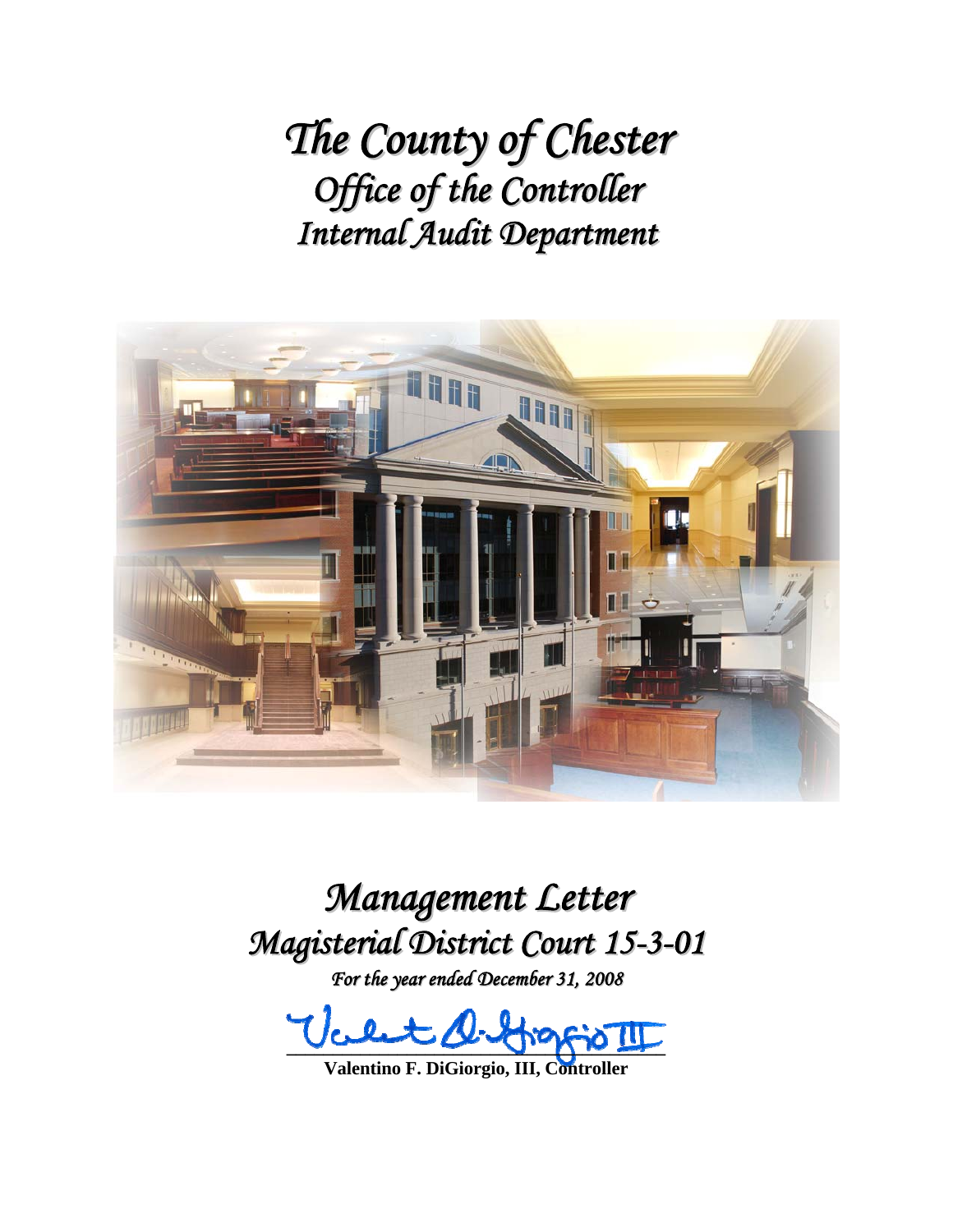### **To: Magisterial District Judge James V. DeAngelo**

#### *Introduction*

On November 23, 2009, Internal Audit completed an audit of Magisterial District Court 15-3-01 (*District Court*). Robert Pinkos, CIA, was the auditor-in-charge. Internal Audit is required by County Code to review district courts annually to ensure compliance with policies and procedures mandated by the Administrative Office of Pennsylvania Courts and/or District Justice Administration and to assess their overall internal control structure. The scope of our audit included a review of the following:

- Cash and Petty Cash
- Undisbursed Funds
- Cash Receipts
- Manual Receipts
- Cash Disbursements
- Voided Transactions
- Overall Compliance.

We conducted our audit in accordance with generally accepted auditing standards and standards applicable to financial audits contained in *Government Auditing Standards* published by the Comptroller of the United States. We have also issued our Independent Auditor's Report on Compliance and Internal Control over Financial Reporting concurrent with this management letter. Disclosures and other information in this report (also dated November 23, 2009) should be considered in conjunction with this management letter.

#### *Executive Summary*

The management and staff of the *District Court* are, in all material respects, in compliance with policies and procedures set forth by the Administrative Office of Pennsylvania Courts and directives imposed by District Justice Administration. We noted no significant deficiencies or material weaknesses in the overall internal control structure. Several matters of a lesser significance involving internal controls and non-compliance are included within this management letter.

We would like to thank the management and staff of the *District Court* for their cooperation and assistance during the course of this audit. We have provided herein a copy of our "Audit Findings" and "Recommendations" for your review and comment.

Please feel free to contact our office at (610) 344-5906 should you have any questions or concerns.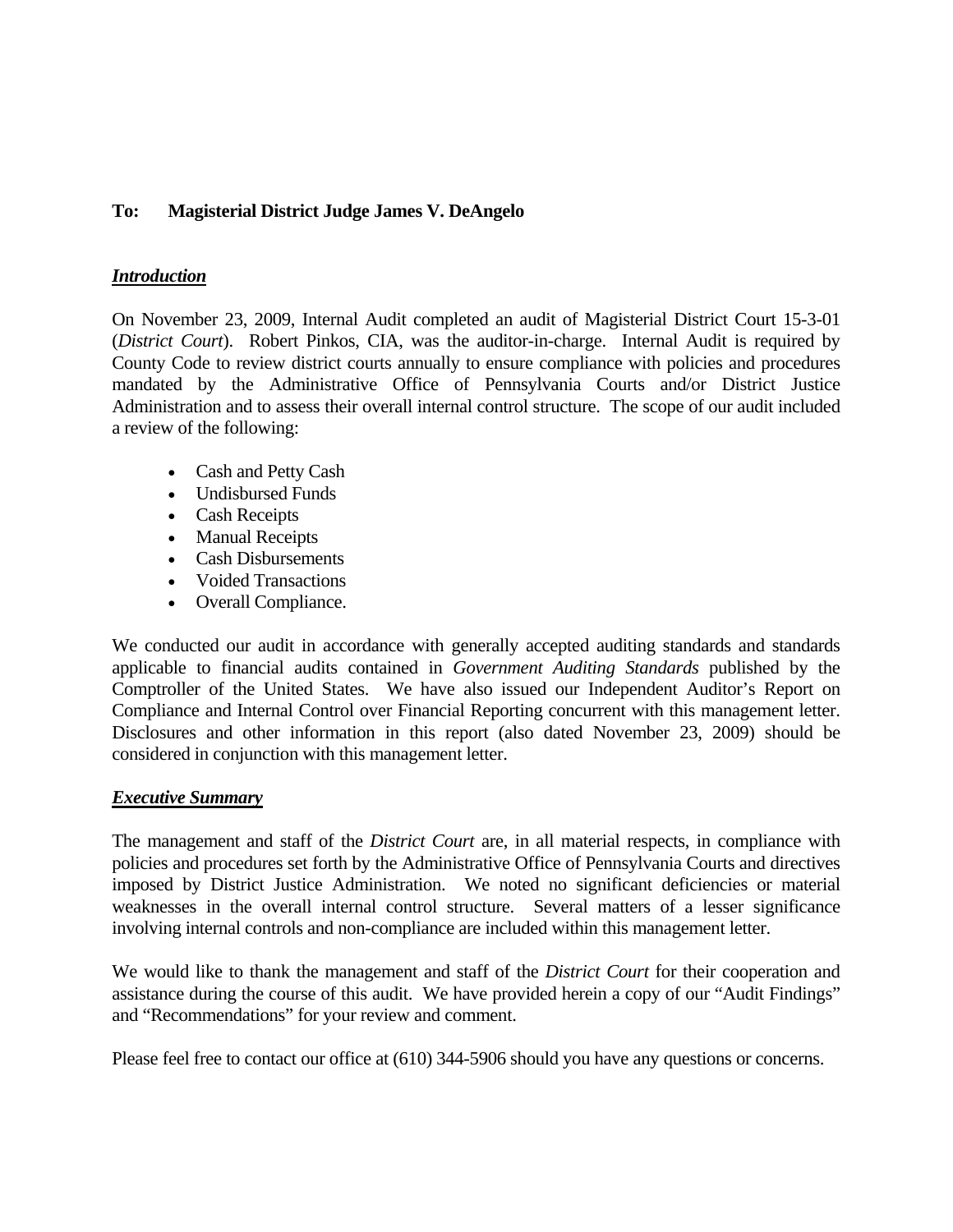# **MAGISTERIAL DISTRICT COURT 15-3-01**

# **FINDINGS AND RECOMMENDATIONS**

## **FOR THE YEAR ENDED DECEMBER 31, 2008**

## **I. INTERNAL CONTROL FINDINGS AND RECOMMENDATIONS**

## RECONCILIATION

### Finding 1: Cash / Escrow Payable

Internal Audit noted that a returned deposit fee in the amount of \$12.00 was charged to the *District Court's* bank account on 4/8/08. The bank charged this fee in error and there was no follow up by the *District Court* to get this money reimbursed to the bank account.

#### Recommendation

*District Court* management needs to contact the bank to notify them of the returned deposit fee charged in error. The bank needs to credit the bank account for the \$12.00 and then the District Court must record an offsetting credit adjustment to reconcile.

### *Auditee Response*

*District Court management concurs with the audit finding and recommendation.*

## **II. COMPLIANCE WITH POLICIES AND PROCEDURES**

In order to test compliance with all applicable policies and procedures, Internal Audit selected a statistical sample of 35 case files out of a total population of 6,000 case files created in 2008. In addition, we performed other related tests of cash/escrow payable, cash receipts, cash disbursements, manual receipts, undisbursed funds, and voided transactions. Sample size for the tested areas was determined through a risk assessment analysis based on the results of the *District Court's* prior year audit and current year case load. We believe the results of our tests are representative of the entire population on the basis of accepted audit sampling principles.

### Finding 1: Undisbursed Funds

Internal Audit noted the following:

 $\triangleright$  In 8 instances, funds held in collateral were not refunded to the appropriate payee in a timely manner. These funds were held by the *District Court* for three to ten months after the case was adjudicated for no legitimate reason.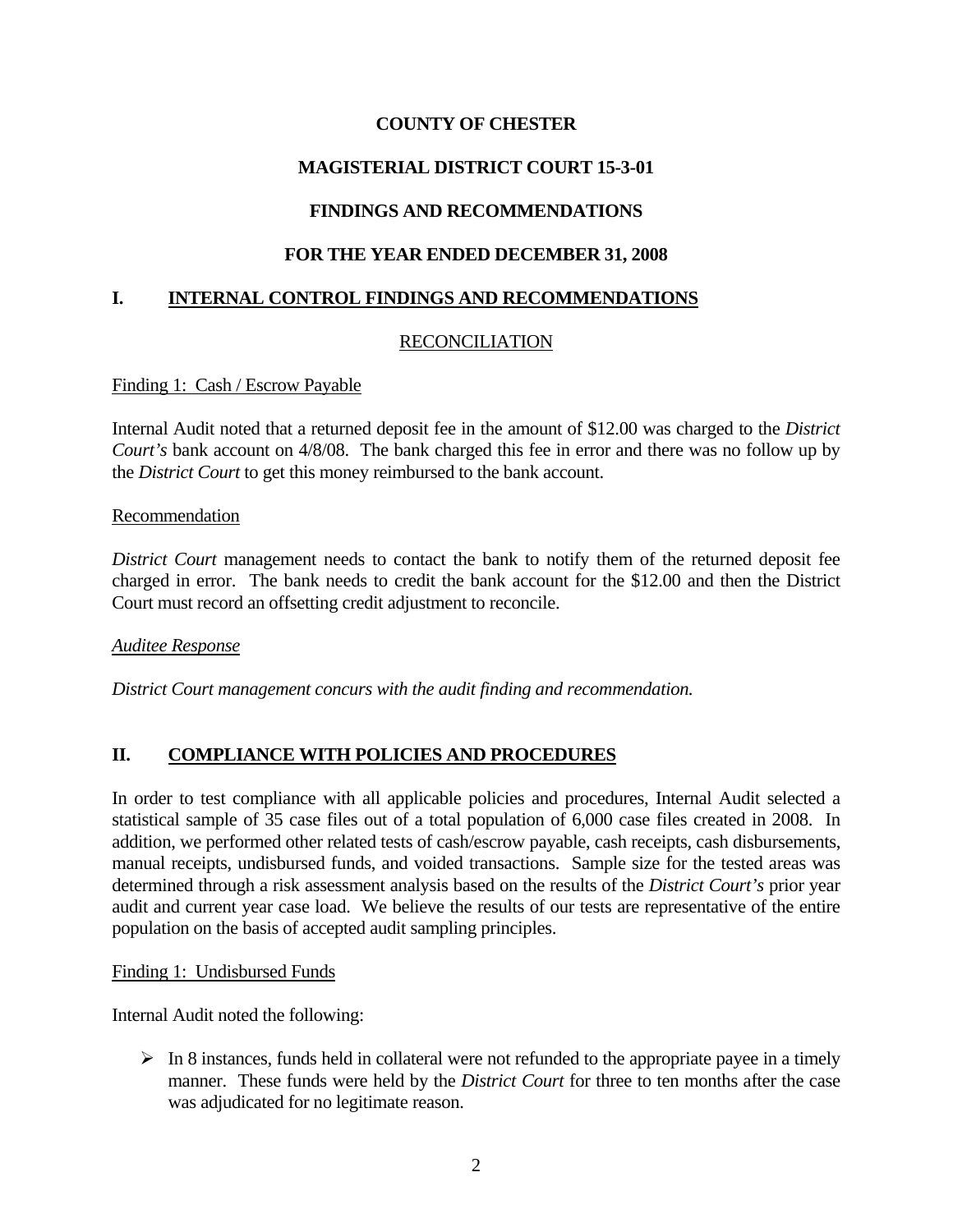# **MAGISTERIAL DISTRICT COURT 15-3-01**

# **FINDINGS AND RECOMMENDATIONS**

### **FOR THE YEAR ENDED DECEMBER 31, 2008**

### **II. COMPLIANCE WITH POLICIES AND PROCEDURES**

Finding 1: Undisbursed Funds *(continued)*

 $\triangleright$  In 1 instance, the District Court has been holding funds in collateral for over two years even though the case has been sent over to the Court of Common Pleas for further proceedings.

#### Recommendation

Internal Audit recommends that collateral should be applied or refunded as soon as allowable on cases that have been closed and/or adjudicated. Also, the undisbursed funds report should be reviewed, at least, on a monthly basis to follow up on any dated funds. The funds held in collateral on the case that has been sent over to the Court of Common Pleas should be disbursed immediately to the appropriate payee.

#### *Auditee Response*

*District Court management concurs with the audit finding and recommendation.*

#### Finding 2: Cash Disbursements

Internal Audit noted that a *District Court* check was voided manually and was never recorded in the AOPC computer system. The check was voided due to a printer error.

#### Recommendation

Internal Audit recommends that all checks issued by the *District Court* must be entered into the AOPC computer system to provide a record of the check.

#### *Auditee Response*

*District Court management concurs with the audit finding and recommendation.*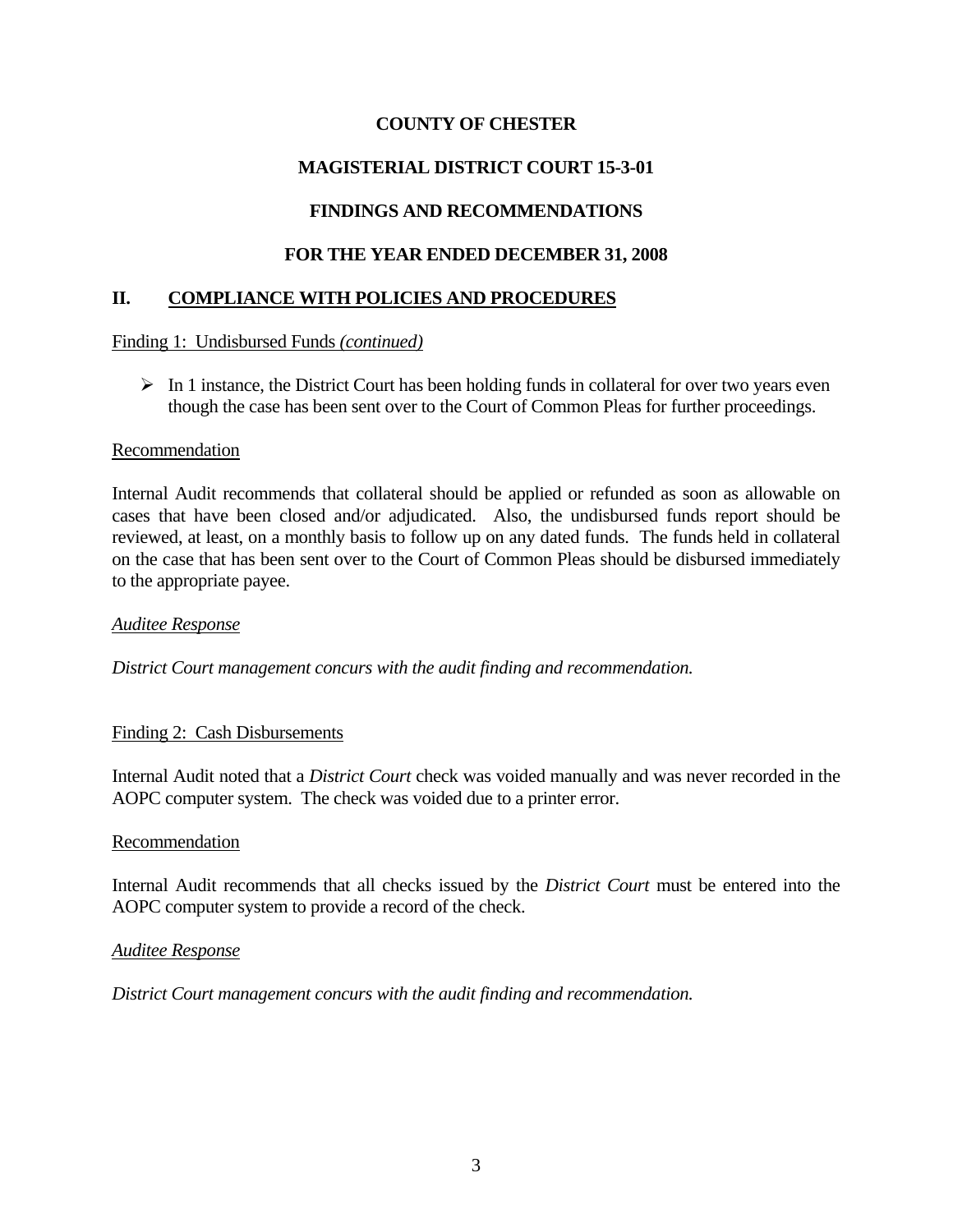## **MAGISTERIAL DISTRICT COURT 15-3-01**

# **FINDINGS AND RECOMMENDATIONS**

### **FOR THE YEAR ENDED DECEMBER 31, 2008**

### **II. COMPLIANCE WITH POLICIES AND PROCEDURES**

#### Finding 3: Voided Transactions

Internal Audit noted the following:

- $\triangleright$  In 1 instance, the voided receipt attached to the case file was not properly marked "void."
- $\triangleright$  In 3 instances, a copy of the voided check was not attached to the case file.
- $\triangleright$  In several instances, stale dated checks were not voided and escheated in a timely manner.

#### Recommendation

Internal Audit recommends that the *District Court* staff exercise greater care in labeling all voided receipts and disbursements and to ensure that all forms and records pertaining to the case file are included. Internal Audit also recommends that *District Court* management monitor the list of outstanding checks monthly in order to void and escheat stale dated checks in a timely manner.

### *Auditee Response*

*District Court management concurs with the audit finding and recommendation.*

### Finding 4: Overall Compliance

Internal Audit noted the following:

- $\triangleright$  In 1 instance, a warrant was not issued in a timely manner after there was no response from the defendant. The warrant was issued nearly two months after the summons was delivered to the defendant.
- $\triangleright$  In 1 instance, the District Judge did not sign the citation after the case was adjudicated.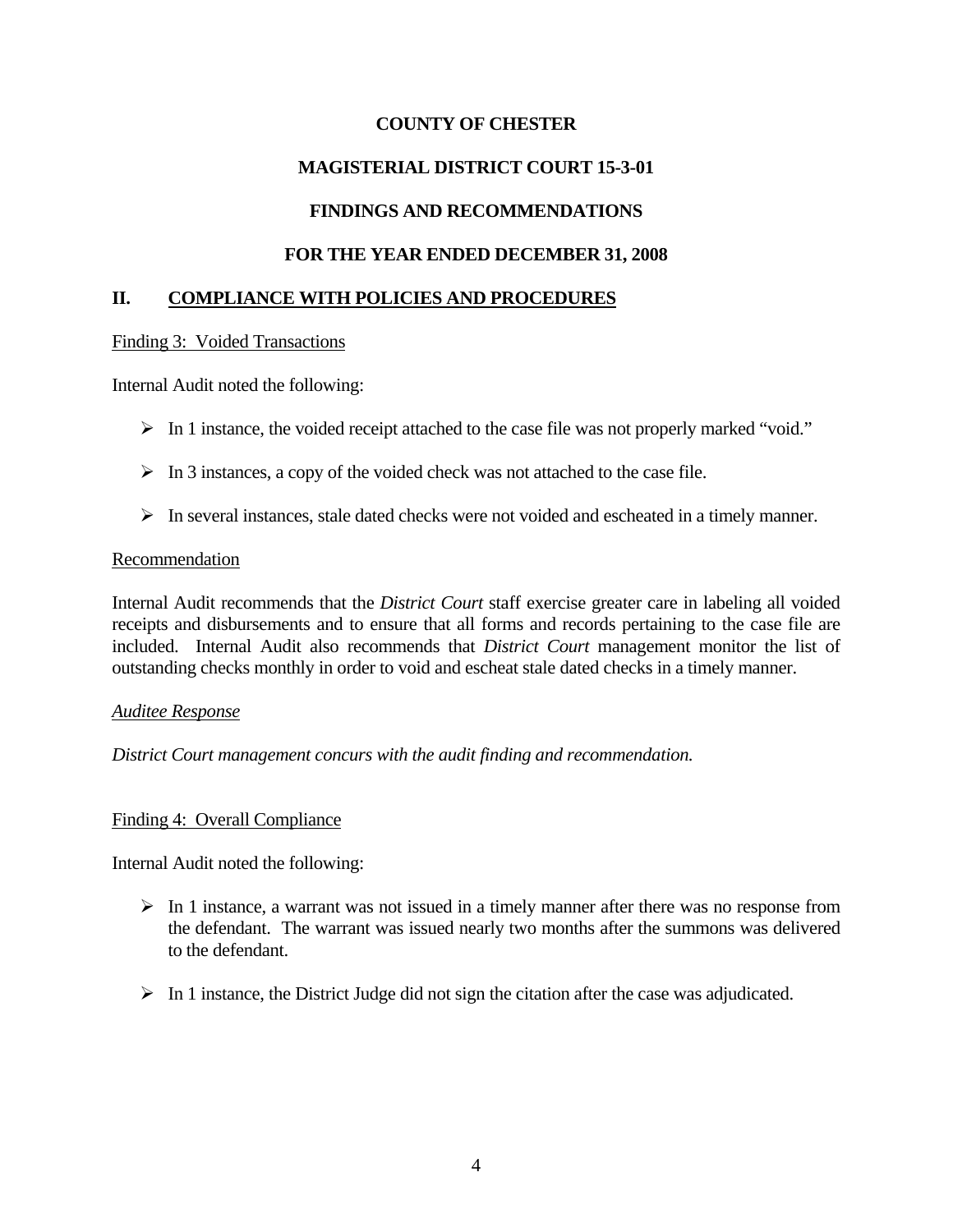# **MAGISTERIAL DISTRICT COURT 15-3-01**

# **FINDINGS AND RECOMMENDATIONS**

# **FOR THE YEAR ENDED DECEMBER 31, 2008**

## **II. COMPLIANCE WITH POLICIES AND PROCEDURES**

Finding 4: Overall Compliance *(continued)*

### Recommendation

Internal Audit recommends that the staff exercise greater care to ensure warrants are issued in a timely manner and citations are signed, sealed, and completed upon adjudication.

### *Auditee Response*

*District Court management concurs with the audit finding and recommendation.*